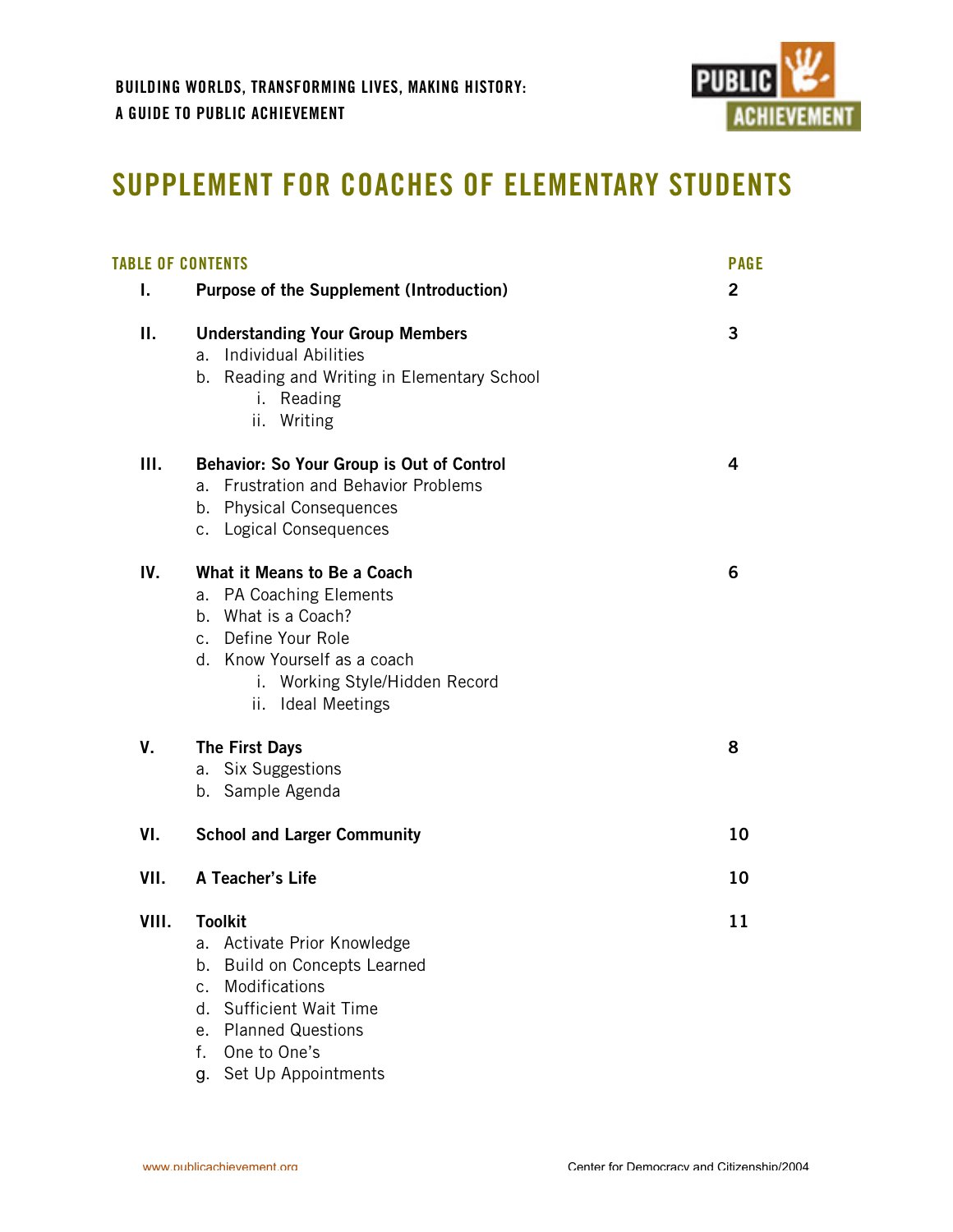# **I. PURPOSE OF THIS SUPPLEMENT:**

This supplement is for Public Achievement coaches working with grades 1-5. It is intended to be used with Building Words, Transforming Lives, Making History: A Guide to Public Achievement (hereafter known as the Green Book). The Green Book is aimed at college level readers and works well in situating the coach in the theoretical and historical basis for Public Achievement. The Green Book offers tools for coaches working with students; this supplement is intended to add to a coach's tool kit. Coaches are encouraged to draw upon support from fellow coaches, teachers and Public Achievement staff. Working with students in the lower elementary grades presents unique challenges. This supplement offers coaches ideas, background, and resources for working with a group of young, energetic elementary school children.

You have signed up to do something amazing and instrumental in teaching democracy to the next generation. By working with students in grades 1-5, a coach is able to lay concrete groundwork for lifelong active citizenship. There is an old adage that states, "You never understand something until you try to teach it to someone else." Working with younger students allows both students and coaches to explore what democracy, citizenship, respect, diversity, and all the other PA core concepts mean to themselves.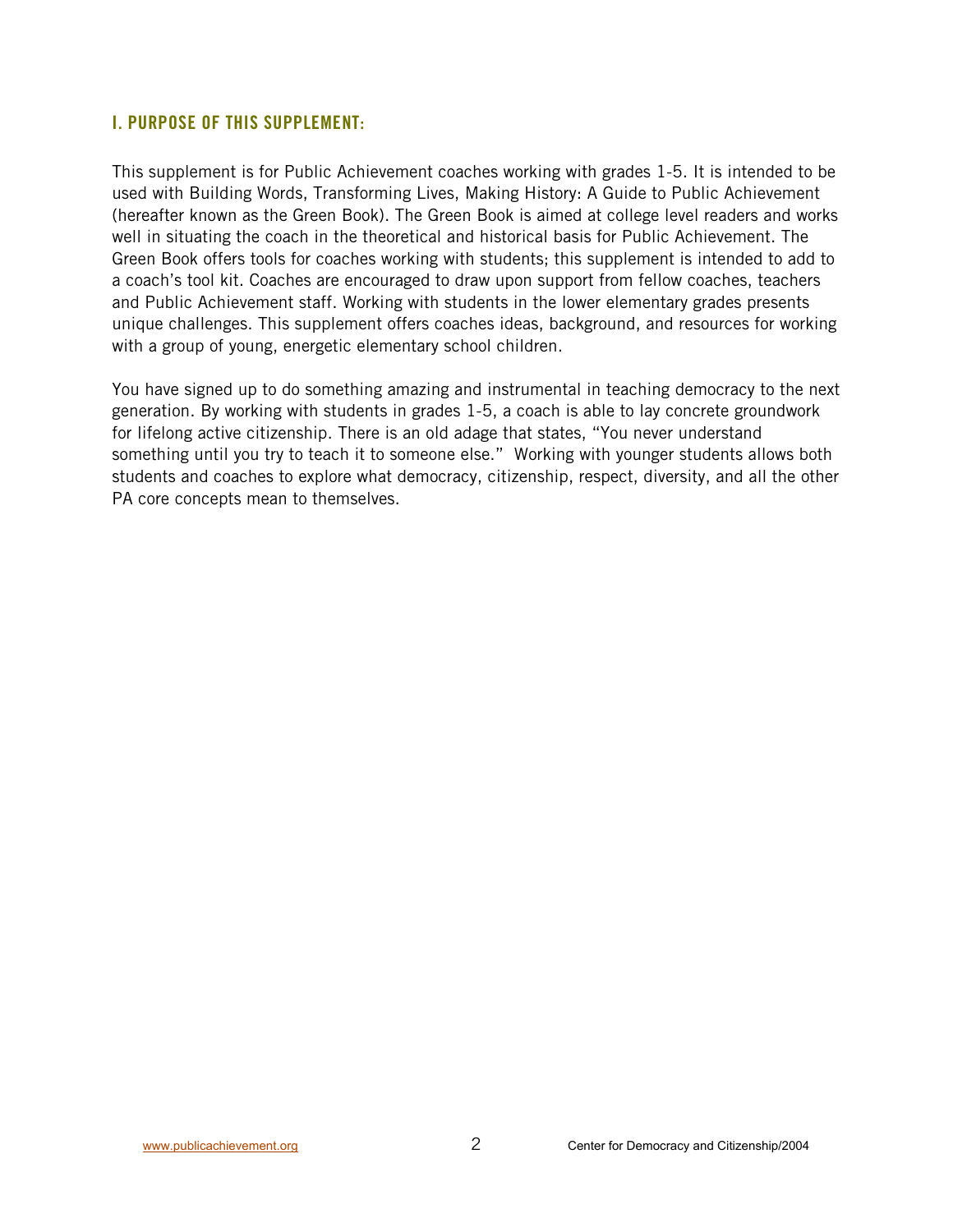# **II. UNDERSTANDING YOUR GROUP MEMBERS**

Do you remember being ten years old? Can you remember what you were able to do and what you simply had not learned yet? Elementary students are amazingly creative and resourceful, yet you will find that there are tasks that adults take for granted that an elementary student is in the process of learning.

#### **Individual Abilities**

In order for a group to work together, the coach should know each team member's strengths and weaknesses as well as some basic information about their background. A simple way to alienate a group member is to assume that everyone has a mom or dad. Know that some students might always ride a bus and not have a car. Others may not have seen the same movies, read the same books, and listened to the same music as a coach would assume elementary students have. Again if you make assumptions about your group someone is likely to be alienated.

#### **Reading and Writing in Elementary School**

While we all wish we could help a student learn to read better or write more effectively these are not the primary reasons that you are coaching in PA. Instead, you should familiarize yourself with what your team members are capable of due to the shortened period that most PA coaches have with their teams. Maximize your time with your group and get the most out of each meeting.

#### *Reading*

Students' reading level varies greatly in elementary school. It is important for a coach to get to know each student's abilities before getting too involved in the group's project. You should assess your team members' abilities. However, avoid making these seem like a test. Try to assess abilities within the context of the group's activities (such as getting to know you games). Participation in the assessment makes the activity a team event and not a test. Here are some suggestions:

Have students write and read something about themselves to you or the group Have students work in pairs and listen as they read to each other Have them make a list of their favorite things (or something related directly to the project) and have them read them out loud

#### *Writing*

Much like reading, writing ability is varied. You should assess how well your students can write. You can also assess writing ability through the getting to know you activities. Often writing and reading can be assessed together.

Have students write down their name and information on a note card Assign student to groups and have them present their ideas to the whole group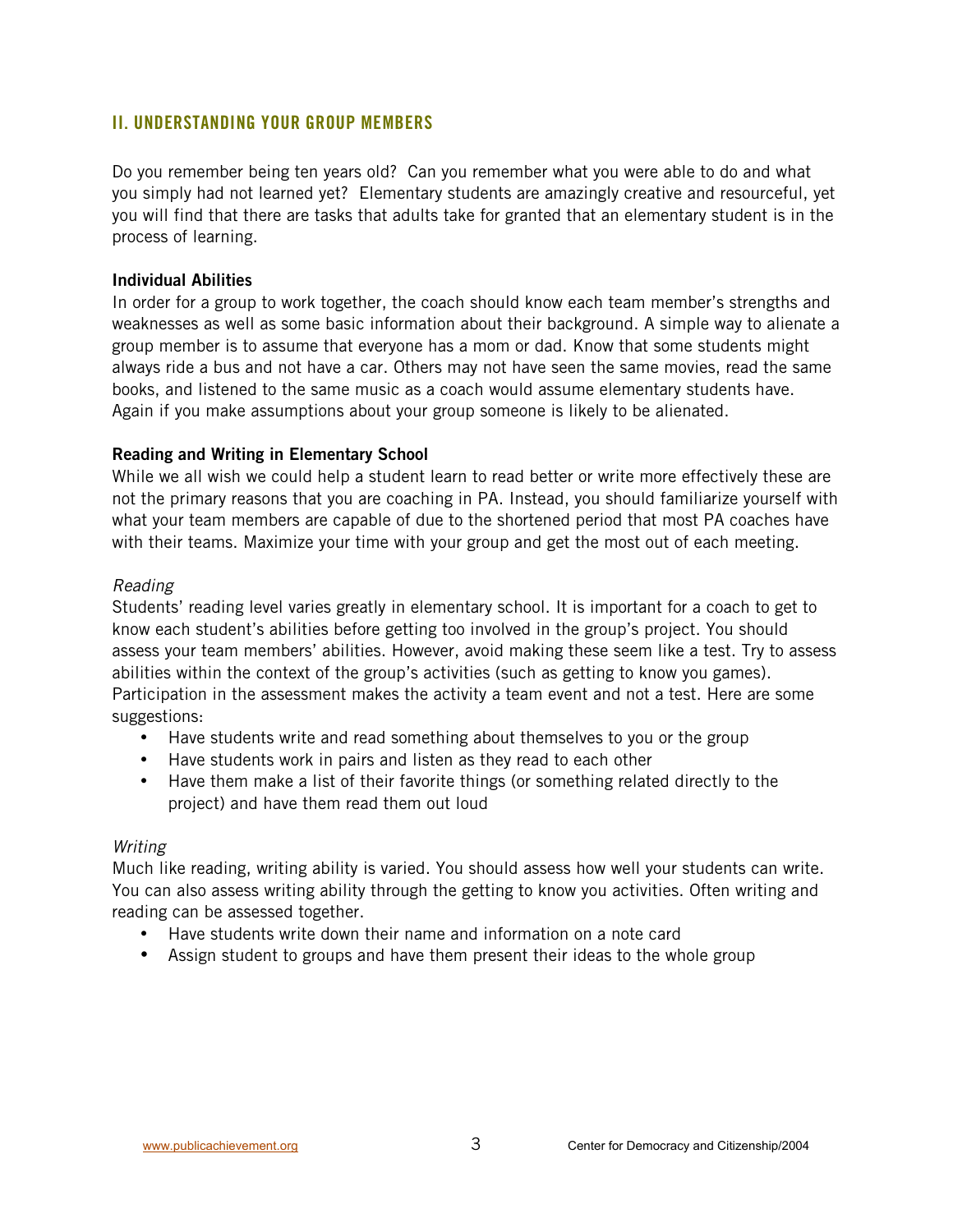# **III. BEHAVIOR: SO YOUR GROUP IS OUT OF CONTROL**

The most common concern of new coaches working with elementary students is behavior. Will the students listen to what I have to say? How do I deal with a student who is acting up in meetings? What are acceptable consequences for a student's behavior? In this section, we look at some causes of behavior problems as well as ways to prevent behavior issues.

There is a fine line that a coach must walk when working with students. Many of the coaches want to be friends with their group; they want to be viewed as their "buddy." This may be a nice idea, but it will not help you or your team members in working on your project if you have no authority in the group. You are not a teacher, but the coach is the adult in the group. Therefore, you must be able to take control when activities are not productive or when problems occur.

Place yourself in the students' position: Your parents or guardians control (at least to some degree) what you eat and wear. They control when you talk to people on the phone, when you go to bed, and if you get money to go do something fun. Your teachers control your days, the lunch staff gives you food, and the playground is governed by supervision. You do not make many decisions on your own.

Now there is a group of people standing in front of you saying that you actually do have power; that you, as an elementary student, are able to make significant changes in the world. This can be quite a shock to students; students typically don't know what to do when they are given power. Therefore it is up to the coach to be a steady guide for the group while facilitating the group's progress. With this in mind, it is important to establish the discipline and your authority immediately in the first meeting.

## *Frustration can be the biggest factor in behavior problems*

Frustration typically leads to one of two things:

- 1. Withdrawing from activity and lack of interest in doing the work. Why would a kid (or an adult) want to continue with something that is next to impossible for them to do?
- 2. More commonly, frustration with an activity or group assignment leads to a behavior problem.

By realizing that the source of behavior problems might be the student's abilities, you can work together to find a solution to the problem.

## *On Physical Consequences*

One team of second graders was developing the list of consequences for breaking the rules they established. One team member suggested that students be required to do push-ups if they broke rules. All of the other students agreed to this consequence and so it was implemented into the group's charter of rules and consequences.

In this scenario the group was developing the rules and corresponding consequences and everyone seemed in agreement on the push-ups as a consequence. However, the problem is that this kind of consequence involves physical action as the result of a student's behavior. It treads in the gray area surrounding what does and does not constitute corporal punishment.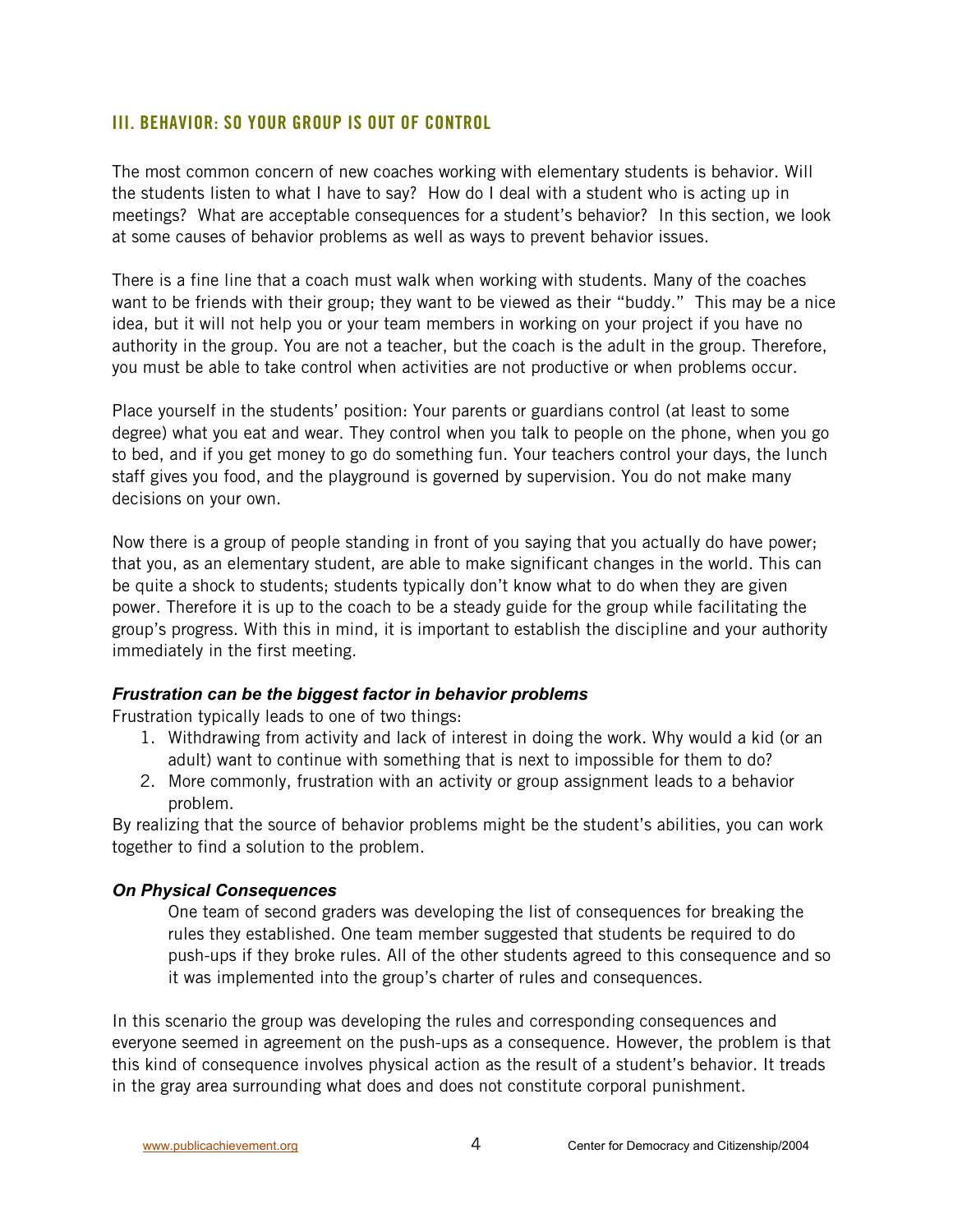In Public Achievement, consequences that involves physical punishment (running laps, pushups, sitting on the wall) should not be used. In addition to legal and ethical problems, corporal punishment is an illogical consequence for actions in team members. Coaches should use logical consequences in order to create a connection between the undesired behavior and the result.

The purpose of Public Achievement is to create citizens who are educated, active, and aggressive in changing the problems in their communities. By allowing physical punishment to occur, a coach is sending the wrong message about what public work constitutes. While the students might genuinely enjoy running around the track when they have done something against their rules, it is up to the coach to steer them away from such consequences towards more appropriate consequences for the action.

## *Logical Consequences*

In Positive Discipline, Jane Nelson, Ed.D. suggests that the three R's of logical consequences are: related, respectful, and reasonable.

Logical Consequences are:

- 1. Consequences that follow directly from the rules that are broken.
- 2. Thoughtful responses to the student's behavior instead of reactions on the spot. Therefore, consequences are developed before the student's behavior takes place and not at the moment of behavior problems.
- 3. Sequential- they are built upon with what is typically called a warning system. When the student reaches the top, they are removed entirely from the work in PA (for the day or the entire time depending upon the behavior).
- 4. Time sensitive- they are used only in the time when the behavior is carried out. Most consequences do not continue to the next meeting. Therefore, every student begins the meetings with a clean slate, so to speak.

Simply put, logical consequences are like cause and effect. When a ball is hit, it rolls. When a team member violates a rule, the punishment should be connected to the rule that was broken.

The fact that *punishments* are now called *consequences* in today's schools is not a result of political correctness. It acknowledges the power of language in shaping a child's response to rules. A consequence is seen as a natural reaction to the rule that was broken. A punishment is used to stop the behavior without connecting back to the reason for the rule in the first place.

# *Example of Logical Consequences:*

Act: A student refuses to participate in the group's work. Logical Consequence: The student is given a task to work on alone, without group help.

This demonstrates to students that working with a group give certain benefits. By refusing to work with the group, the team member is given work to do alone. Help from team members should not be allowed during the consequence time. The student will then see how working alone can be frustrating and difficult. And it makes sense in their head that the next time the group does something, it would benefit them to work with the group instead of doing everything on their own.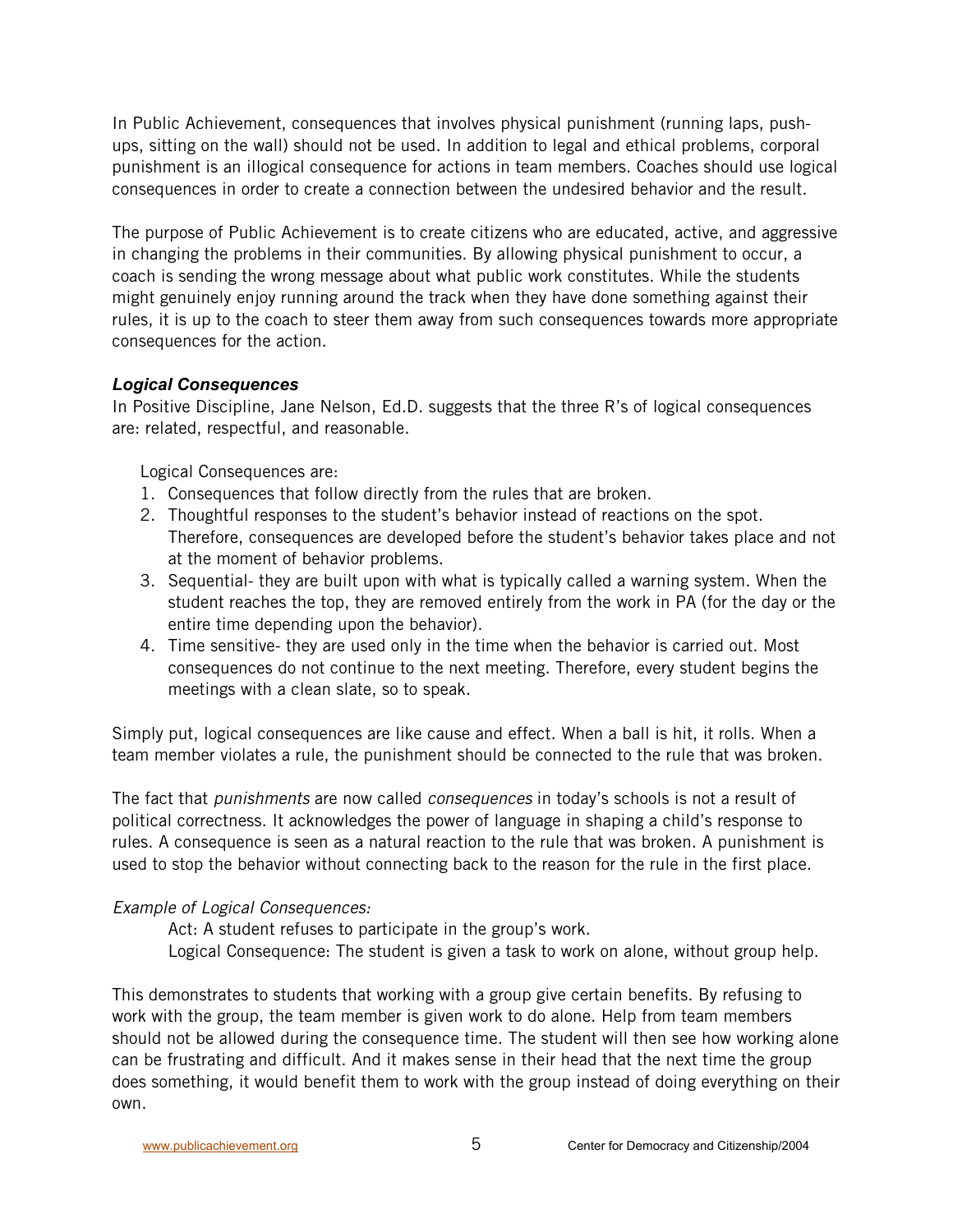## **IV. WHAT IT MEANS TO BE A COACH**

Coaches help young people design and carry out projects that may not have been done before. Coaches must take on different roles in different situations. Twelve elements of coaching are defined in the Green Book (p. 47-52). Coaches working with elementary students should be clear in defining their role to the students.

#### *Define Your Role to Your Team Members*

- 1. Give examples of how your work is different than the work of the teacher or mentors. For example, you will do work too!
- 2. In a group, you will not be making all the decisions. Decisions will be made through democratic means.
- 3. A coach's decision on some things can be overruled. Students cannot overrule teachers in decision of curriculum.
- 4. Open disagreement is encouraged when it is conducted in proper ways. Students who respectfully represent their opinion will be rewarded for their courage to be honest.
- 5. Team members, not just the coach, will hold each other accountable every meeting. In most classrooms, teachers students accountable for their homework. In PA, if a student doesn't do their work, the group is let down and can impose consequences for their actions. In a classroom, this is rarely the case since homework is an individual activity.

## *Defining Your Role for Yourself*

During the first few meetings the coach role is often more prominent. As the group progresses and builds on their understanding of what Public Achievement is and how to do public work, the coach can become more of an equal participant in the process, allowing the students to lead. HOWEVER, this is not the case in the first few meetings! As the coach you will lay the groundwork for successful team action and you will need to think through these issues (See the First Day and Running a Meeting). While you cannot control all aspects of the group, as the coach, you must lay down the structures necessary to achieve a working public space. One key component of providing this structure is establishing what your role is in the process.

Self-reflection is an important part of Public Achievement both for the coaches and the students. In order to teach students how to self-reflect, you should be familiar with the process. Therefore, working through these questions before starting or in the first few weeks can help the team work!

What is your working style?

What does your ideal meeting look like?

How will you deal with issues of behavior on the first few meetings?

What are the goals for the first few meetings?

Coaches must strike a balance between being the person in charge and allowing others to take the reins. It can be difficult, and may never be perfect – grappling with power is something that is key in public work. By knowing your expectations and presenting them to the students, you establish a mode of interaction. You share what you want and they share what they want. Then you work together.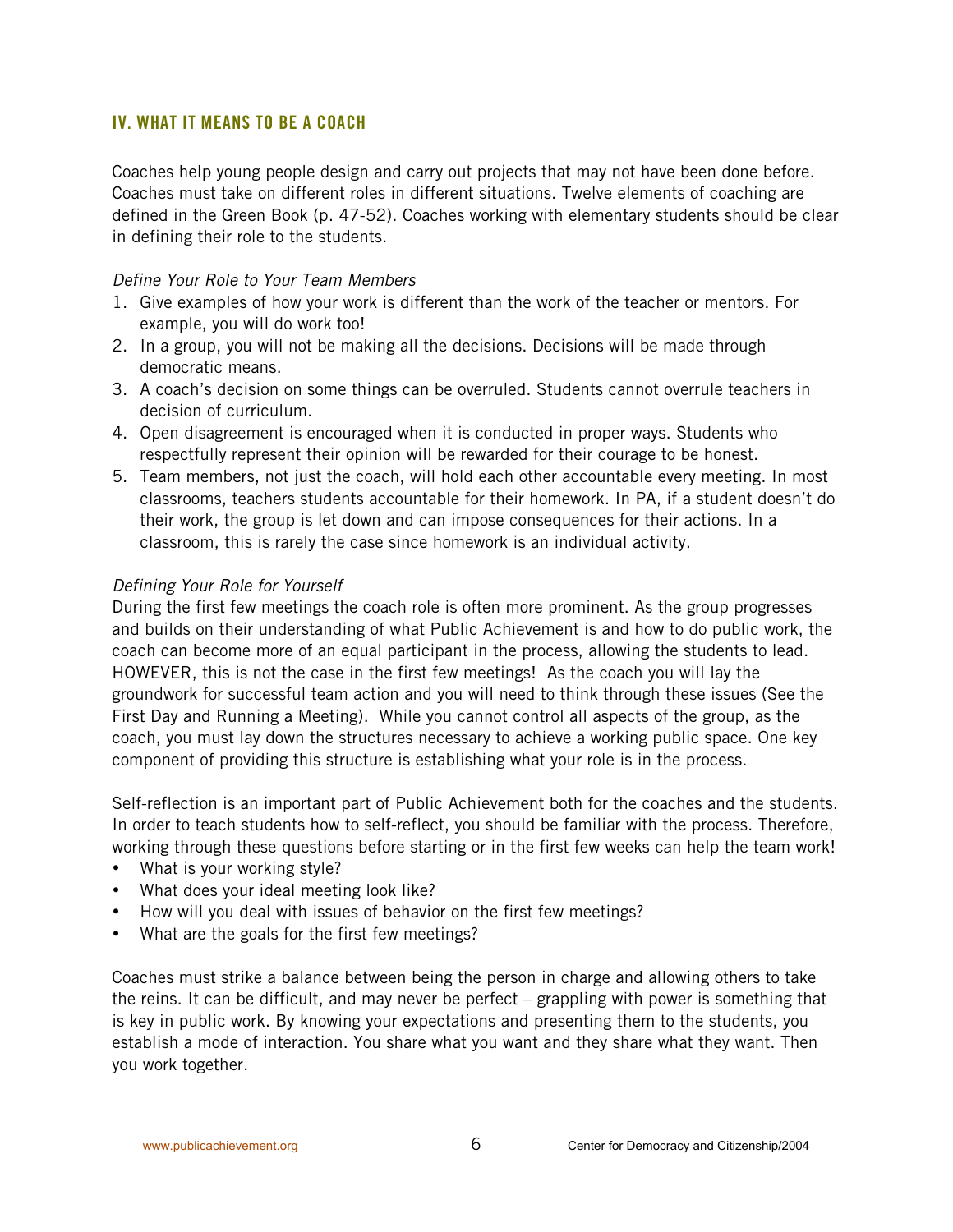## *Hidden record*

Imagine that you are playing a game. But you don't know any of the rules or the purpose of the game. Every time you do something wrong you are reprimanded, but no one tells you exactly what you did wrong. Learning the game becomes a process of trial and error. If you do not discover the rules, you give up on the game!

In this scenario, the game is Public Achievement, and the rule maker is the coach. Coaches have certain expectations for their group, but often these expectations are never presented to the group. This is called the Hidden Record – where a coach records their own rules for PA. Rules might be as simple as; "I want every meeting to begin on time. When the meeting is delayed I get frustrated." Or, "When students do not look at the other person talking, I assume they are not paying attention." The simplest way to prevent behavior and other issues in PA is to lay our Hidden Record out for the team on the first day. It does not have to be all of your expectations, but if you feel something is vital to the success of the group, tell your team members and explain why it is important. That way you are establishing some ground rules for the group. (This is also a great exercise for the team members to engage in once the group has continued).

## *Ideal Meetings*

Meetings are occasions for conflict and learning. By mapping out your ideal meeting you will better understand your role in PA and will further expose parts of your Hidden Record. Thinking about and responding to these questions will help you discover what type of leader you are. Now you must begin to reconcile what you expect to happen in your group with the difficult task of setting up your group members to succeed in participatory democracy.

To begin mapping out your ideal Public Achievement meeting, answer these questions:

- 1. Are you all sitting on the floor or around a table?
- 2. Where are the writing materials?
- 3. What does the team do in these meetings?
- 4. How is something accomplished?
- 5. How are decisions made?
- 6. Who leads the meetings?
- 7. Is there rotating leadership?

After you think about the answers to the questions, you should see if your ideas are in line with the principles of Public Achievement. In PA meetings, the team members and coach should eventually share responsibility for leading the group, directing projects, and working together to complete the project.

The coach's job is to guide the group, help them set realistic goals, make thoughtful decisions, organize their work, and help them be prepared when they act in public. Getting team members to be able to lead the group doesn't just happen by magic. Working through these questions will help you frame your expectations for the reality of the messy work of democracy.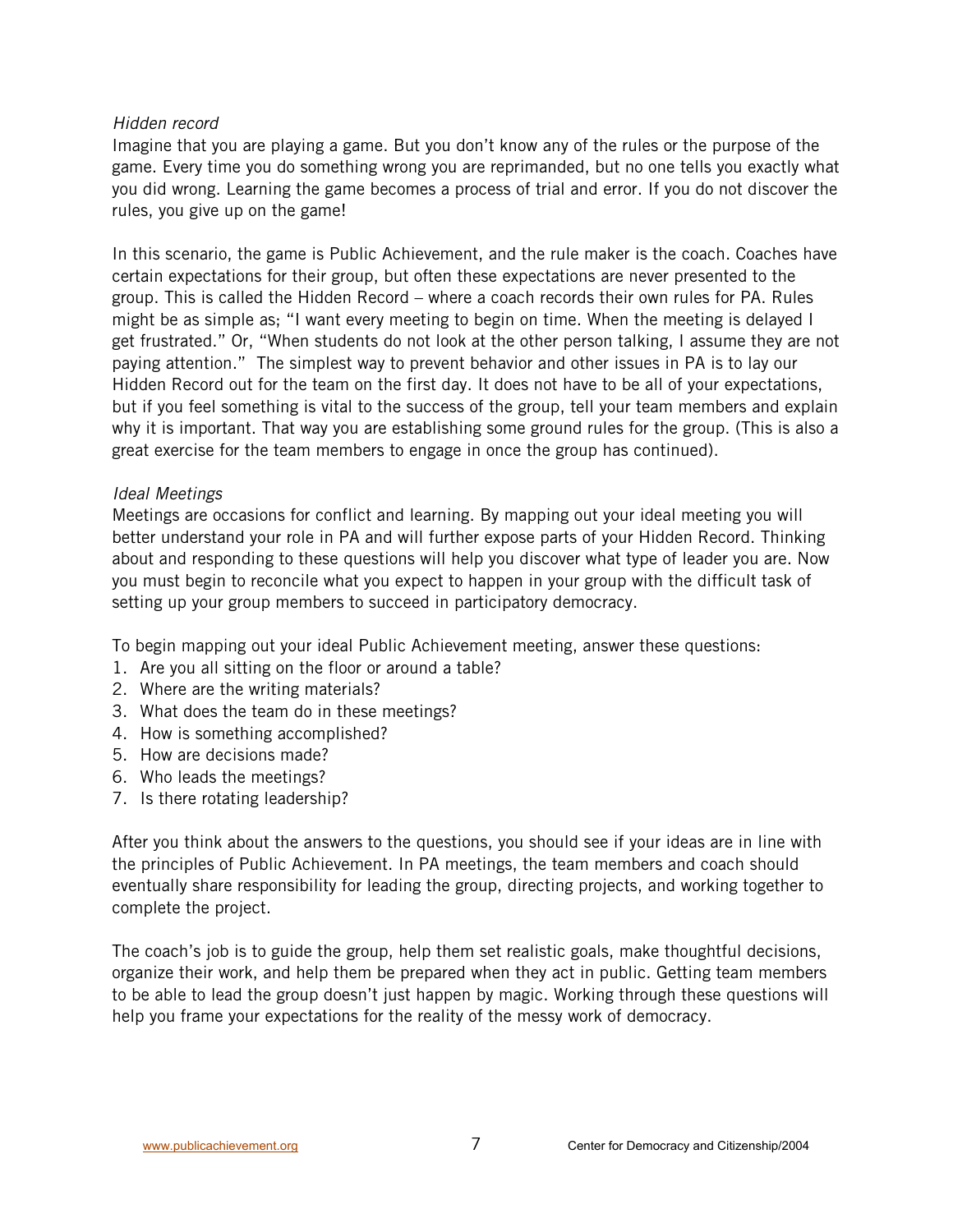# **V. THE FIRST DAY (S):**

The first day of Public Achievement is much like a first day of school. New school, new classmates, unknown structure and high expectations. As a coach for PA, you might feel excited or apprehensive about the upcoming experience and the students are likely to be feeling the same way. Here are a few suggestions on how to make the first few meetings successful for both the team members and the coach.

- 1. Start working on one or two concepts
- 2. Establish rules and consequences
- 3. Play getting to know you games
- 4. Learn team members names
- 5. Establish routines run the first meeting the way you want other meetings to run
- 6. Use the "honeymoon" period to establish expectations

*Suggestion 1: Choose one or two concepts to start working with the students*

The language abilities of younger students may be limited, but they can learn the concepts in Public Achievement and incorporate them into their every day experiences. Younger students need to build their understanding of concepts and take more time to comprehend them. Therefore, in the first meeting, working on one concept instead of introducing several or all of the concepts will be most effective.

While a coach may begin with any of the concepts, starting with one that connects directly to the team's issue or an activity is often the easiest for students to grasp. For example, during the first two meetings you will establish rules for meetings. The concept of democracy works well while making the rules. The coach can incorporate acts of participating in democracy (such as voting to establish agreement on the rules or the team name) which teaches students that group work includes compromise and fair decision processes.

When introducing a concept, use visual representations, even if it is a sign that says, "Democracy" or "Politics". Visual representations can also connect what the students are doing with larger efforts and public work. **Make the connections explicit!**

## *Suggestion 2: Establish rules and consequences as soon as possible*

- 1. It is a great activity to introduce student to a variety of concepts in PA.
- 2. All public work has rules and consequences even if they are not explicitly stated.
- 3. Meetings run smoothly when group members are invested in the process. When students develop the rules, they have established the norms of interaction themselves. Therefore, they cannot claim to have the rules imposed upon them.
- 4. Being tough on following rules and enforcing consequences from the beginning is much easier than trying to become more strict as the time goes on.
- 5. Establishing and enforcing consequences are instrumental in getting work accomplished. Team members have told us that they appreciate a coach who keeps them on task, because they want a successful project. To finish a project, all group members must be invested in the process and be held accountable for their actions.

*Suggestion 3:* Include getting to know you activities.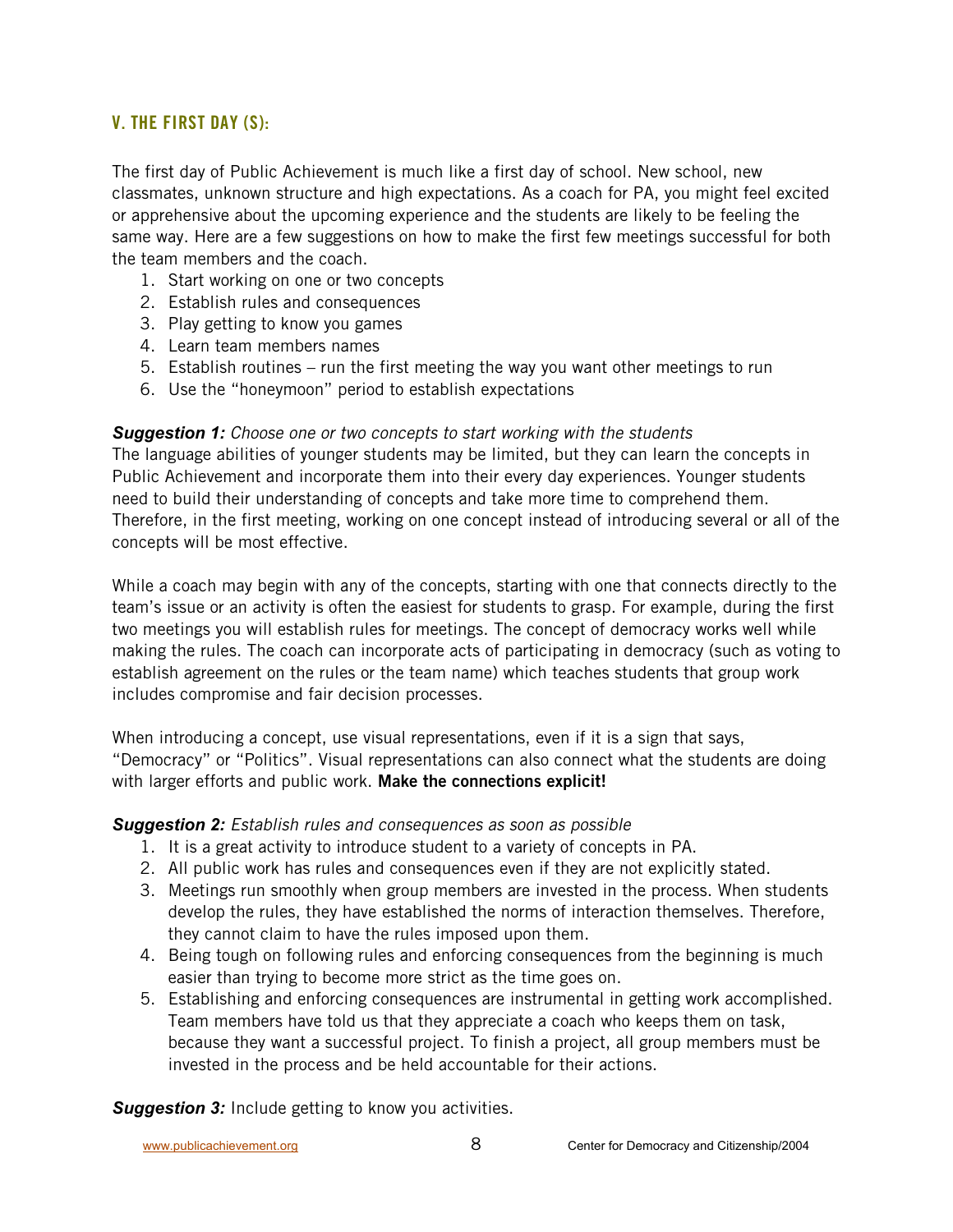- 1. By beginning the process of getting to know your group members on the first meeting you establish that each member should know each other.
- 2. Ice-breakers establish bonds between group members.
- 3. Knowing each others names is essential to getting work done. You should know all your students' names by the second meeting. It shows the students you care about them.
- 4. Public work should be FUN! Ice-breakers establish a fun atmosphere while meeting a goal. It isn't mindless entertainment. It has a purpose.

See the additional list of Ice Breakers in the appendix section of this manual or the Green Book for further suggestions.

## **Suggestion 4:** Develop a way to remember students' names

Regardless of your style (using name tags or not), you will need to know the students names and they will need to know yours. Play a name game, use nametags, or come up with another idea.

# *Suggestion 5:* Establish routines

Routines are an effective way to foster team interaction and appropriate behavior. Explain that each meeting, starting with the first day, will follow a certain format. A typical meeting structure (agenda) can be found in the Green Book. Here is another example.

## SAMPLE AGENDA

9:00-9:10: Check in.

Ask the group how their week went or ask each student to pick one word to describe their mood for the day. It is good to know where everyone is before beginning. Clear up any issues for the past meeting. Discuss the agenda and the day's core concept.

## 9:10-9:30: Game or activity.

Play a game and connect it to the team's issue or a core concept. One suggestion: Telephone. Student's love this. They practice listening to each other talk.

9:30-9:50: New work.

This is where you work on the next steps in your project. Assign tasks for the next meeting.

9:50-10:00: Reflection Evaluate the meeting, help students to name what they did and what they learned.

Ending with reflection teaches an important skill. Each time we think about our work it becomes more concrete. By reflecting you help students realize the meaning of their work. Teaching students to think about their actions, the actions of others, and the work we are doing results in more meaningful work in the next sessions since they know they will be asked to think about what they did. Start this on your first meeting and always do it.

**Suggestion 6:** Use the honeymoon period to establish the kind of meeting you want.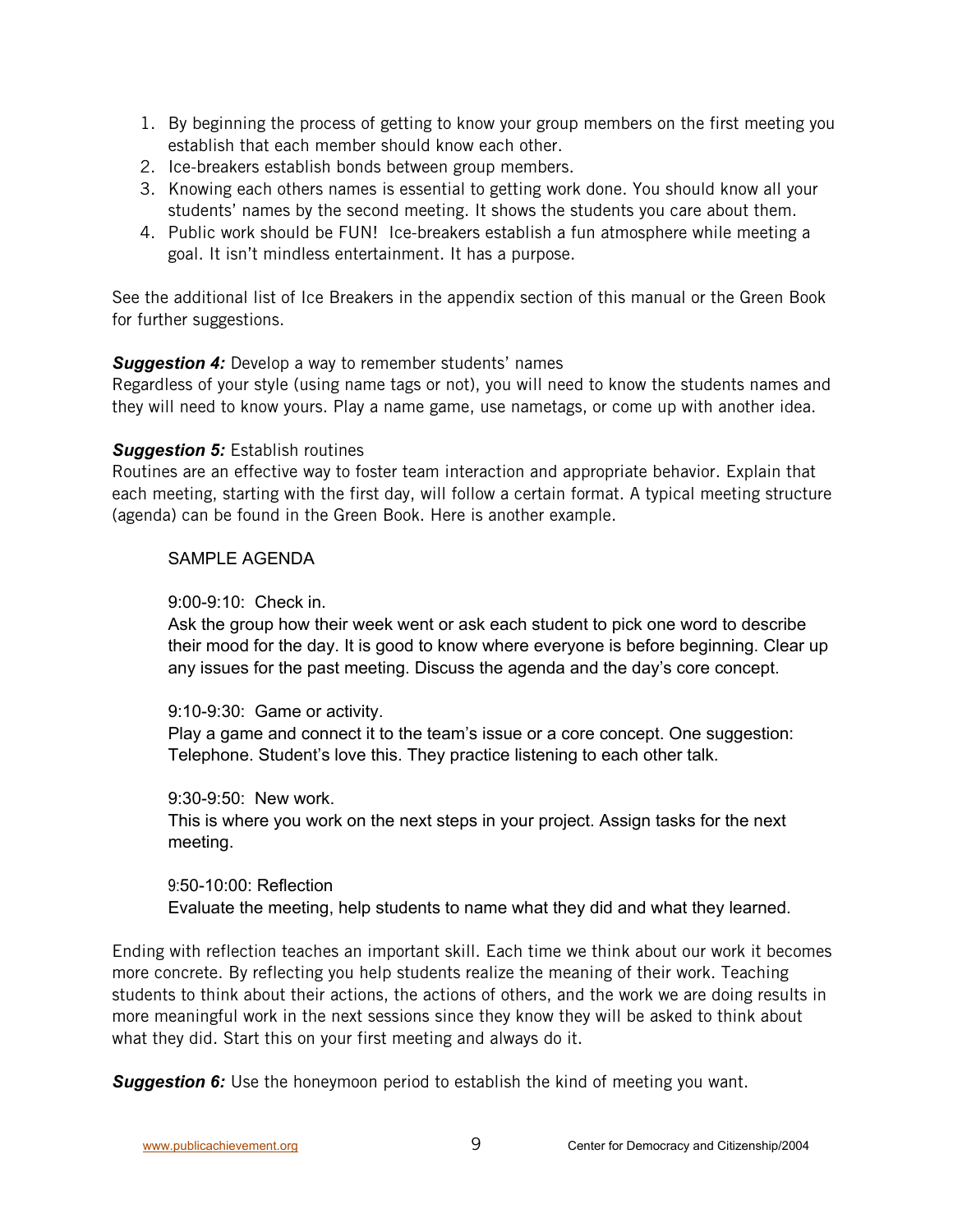- 1. The honeymoon period (the time when students are still a little apprehensive and therefore will not act up) is usually short in elementary school. Remember, students will be excited about Public Achievement and want it to go well.
- 2. Establish rules and consequences during this time.
- 3. Be clear about what PA is and always remind them what you are doing and why.

# **VI. SCHOOL AND LARGER COMMUNITY CONNECTIONS**

An important difference that can be highlighted is how PA, unlike other activities, is done by working with all different kinds of people. By focusing on other agents in the power map, PA expands the students' understanding of interests. This is an enormously powerful activity. However, make specific differences between *community service* and *public work*. Students will often see projects as being done for the community without including themselves into the equations. This is especially true for students who have had limited experience with the concepts used in PA.

The rule is the younger the student is the more the coach must work to make the concepts concrete and the activities meaningful at their level. Students in younger grades have limited experiences and smaller vocabularies. Developmentally, they are able to comprehend less complex ideas and concepts. This does not limit the work of Public Achievement. Instead it is an example of how the models of PA can be used in any situation and with any group. The key to working with younger students is *modifications*. Modifications must be made according to the students' grade, developmental level (regardless of grade), racial/economic background, geographical setting, and their experience with public work.

# **VII. A TEACHER'S LIFE**

If you have been a teacher you know that the job is one of the most rewarding and difficult careers. Teachers are constantly under pressure from administrators, school districts, national standards, parents, and other community members.

Depending on the school district, some teachers are responsible for more than instruction. They might be part-time administrators, lunch monitors, coaches, committee members, or any other assignment along with their instruction responsibilities. Be aware of the responsibilities that your group members' teachers have.

Ask teachers for help. They are an integral part of the PA process and can be your best resource about the school and the kids. Be aware that their time is precious, but this should not limit your interaction with them.

Here are a few suggestions for working with the classroom teachers

Introduce yourself the first day.

Try to set up a time to meet with the teacher if you have detailed questions. Understand if the teacher is not immediately able to assist you.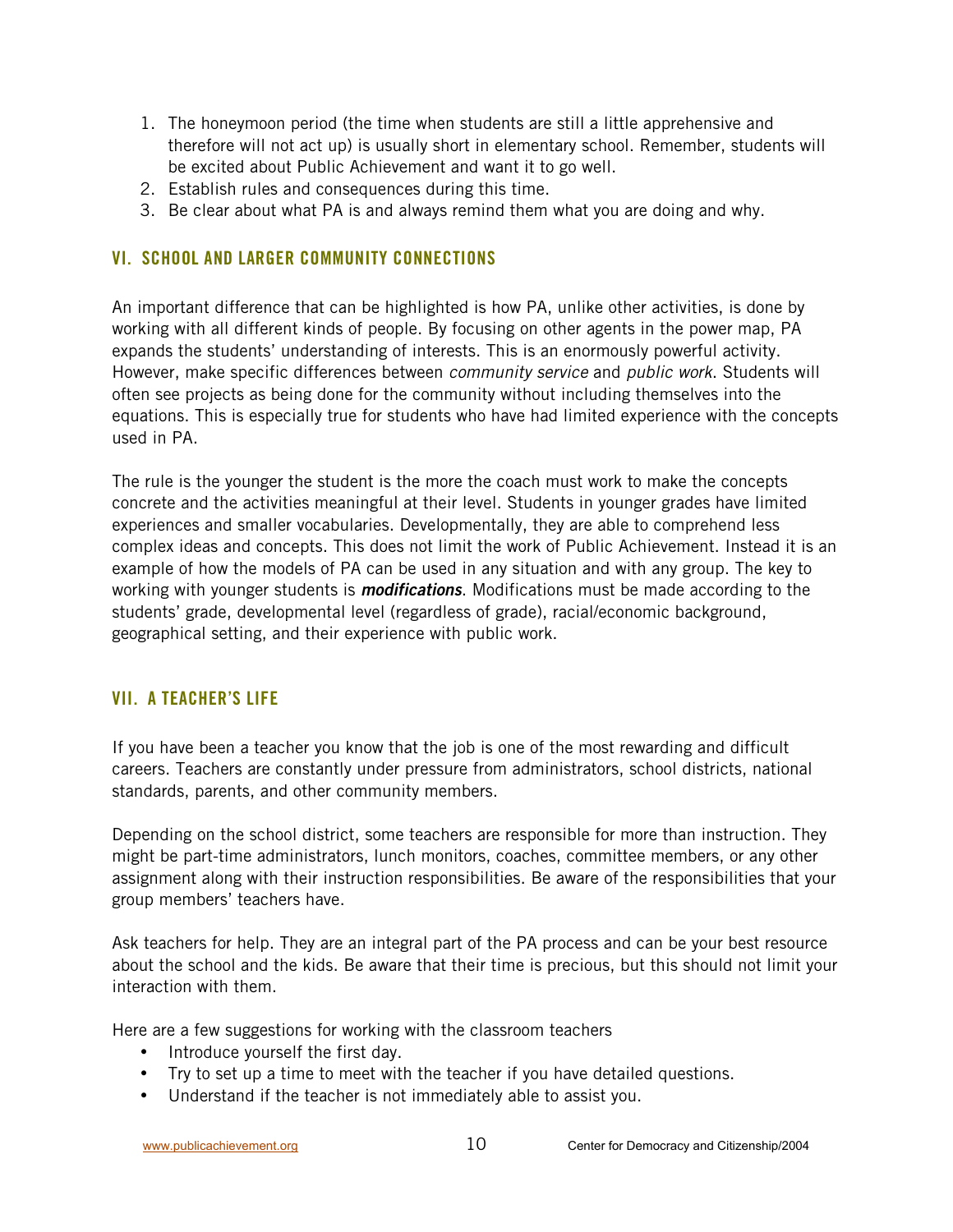# **VIII. TOOLKIT**

#### **Activate Prior Knowledge:**

Activating prior knowledge means using the team members' own experiences to develop their understanding of the concepts. When using this strategy, there are several issues to be aware of.

Know your student's background. It is easy to assume that everyone has had similar experiences growing up. Let the students guide you – you will learn from them as much as they learn from you! General factors to keep in mind are:

Is it an urban, suburban, or rural school district? The school's location can help frame the ways in which you approach the group.

What is the racial makeup of the area, school, and team? One of the core concepts is diversity; therefore, as a coach you are demonstrating the importance of diversity by acknowledging the differences in backgrounds and experiences.

What are the economic backgrounds of the school? This is a sensitive issue and you do not need to ask for in-depth economic analysis. However, knowing if your students come from working class background versus upper class is extremely important in knowing what examples to use. Ask your students for examples before offering up your own.

#### **Build on Concepts Learned:**

In the first few meetings you should pick a few concepts and work with them. Trying to do all the concepts in the first meeting will result in frustrated team members and an overworked coach! This is a process, not a race, so take cues from the group and develop the pace based upon the group's needs and level.

One way to introduce the concepts is to present all the concepts briefly and have the students pick out the ones that they A) have some knowledge of or B) want to learn more about. With this method you are demonstrating democratic learning practices and the expectation that students take responsibility for their own learning.

In their classroom lessons, students rarely determine what to study (as this is increasingly controlled by the state and the national government). Alternatively, in Public Achievement the team is responsible for determining the project and carrying it through; therefore, it stands to reason that they should also determine which concepts they want to work with first!

#### **Modifications**

Modifications to the activities and concepts presented in the "Building Words" handbook may be necessary as many of them were written with older students in mind. Adjustments can be as simple as allowing more time for answers to questions, otherwise known as sufficient wait time, to assigning the group's tasks based upon the assessment of their writing and reading abilities.

## **Sufficient Wait Time:**

Typically, adults expect a question to be answered almost immediately, since that is frequently expected of adults. However, the younger the student, the more time is needed to allow all the members to sufficiently comprehend the question and develop an answer. One simple way to allow sufficient wait time: count to five or seven in your head before calling on a student. This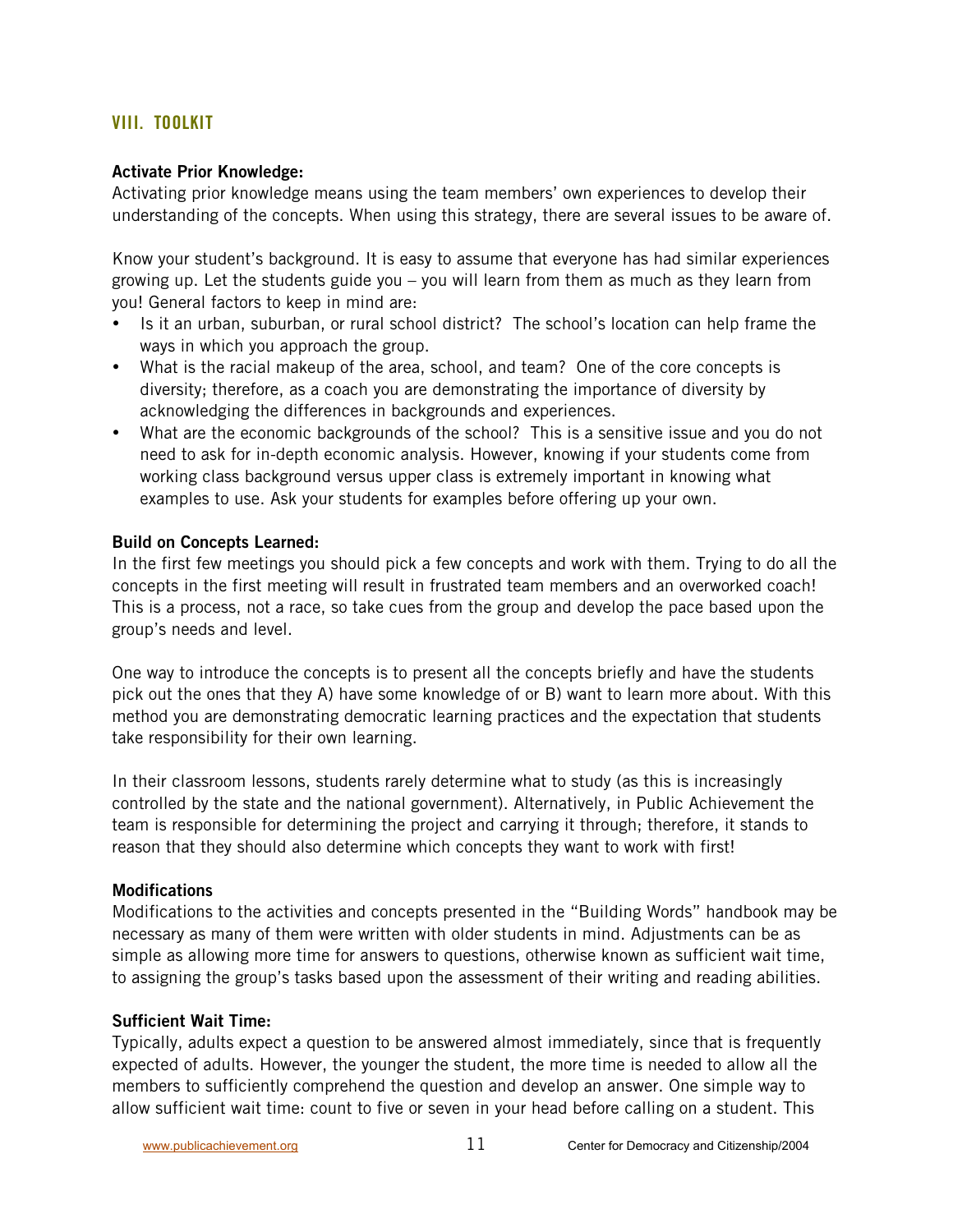will encourage those students who don't answer immediately to think of a response, instead of only hearing from the person whose hand flies up immediately. Also, it encourages members to develop stronger answers and formulate more detailed responses. Teaching students that it isn't the fastest response but the most thoughtful that is best will make a large impact on the group.

#### **Planned Questions:**

In preparing your agendas and materials for your group's meetings, an good way to "plant seeds" in the minds of your group is to develop questions before you arrive. This activity can be as simple or detailed as time will allow, but the results of preparing questions are staggering for both the coach and the group members!

Here are some suggestions on asking thoughtful questions during a group meeting.

*Suggestion:* Avoid simple yes or no questions.

*Explanation:*

Yes and no questions are called closed questions. They do not offer much room to probe deeper. A student feel that answering yes or no is the end of the discussion on a certain topic if the coach only presents questions in this way.

*Examples:*

Closed- Are you happy with the school's uniform policy?

Open- What are the benefits of the school's uniform policy? What are the disadvantages?

*Suggestion:* Build questions off of a student's response to the previous answer. *Explanation:*

By incorporating the responses of other students into your next set of questions, a coach shows students that she or he is listening, and that their responses are valid and useful. *Example:*

Coach: What are the benefits to the school uniform policy?

Team Member: We all look the same so when we leave school, our teachers can see us easily.

Coach: Since the teachers use school uniforms to keep track of kids on field trips, can we identify who else might be interested in keeping us safe on field trips?

In this set of questioning, the coach used an answer about school uniforms to expand the issue from the school environment to the community. This will allow the students to work on powermapping and examining other interests besides their own (i.e. parents, business owners, police officers, etc…)

## **One to One's**

Getting to know each team member is essential to working together as a group. As the outsider in the school, you should establish familiarity with each of the students in your group. One of the easiest ways to do this is to talk to each of the students individually. For this to be effective, it is important to talk to the students within the first few weeks. In addition to breaking the ice between you and the group members, One to One's are a great way to assess the students' abilities, needs, background and show team members that you are interested by listening to them.